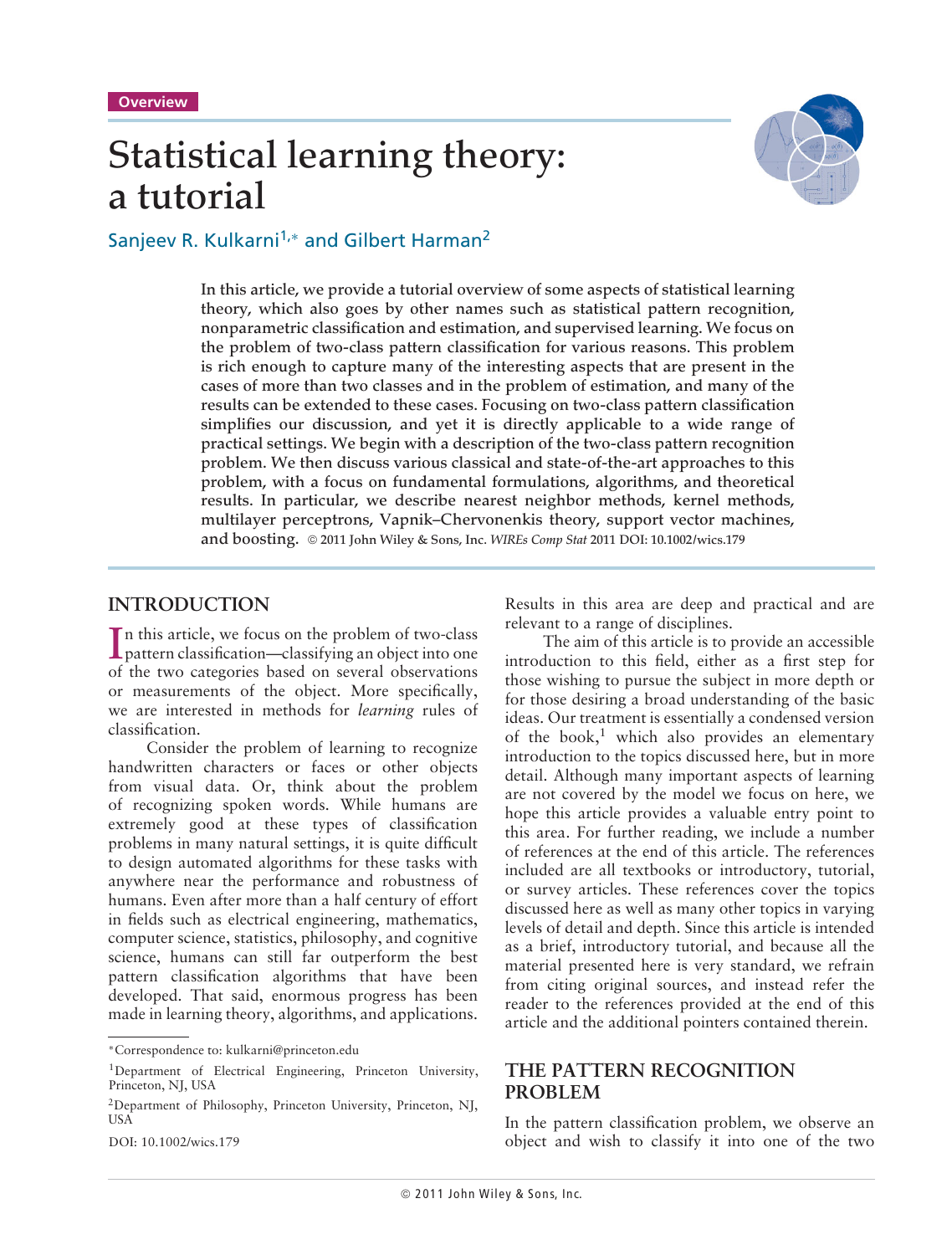classes, which we might call 0 and 1 (or −1 and 1). To decide either 0 or 1, we assume we have access to measurements of various properties of the object. These measurements may come from sensors that capture some physical variables of interest, or *features*, of the object.

For simplicity, we represent each measured feature by a single real number. Although in some applications certain features may not be very naturally represented by a number, this assumption allows discussion of the most common learning techniques that are useful in many applications. The set of features can be put together to form a *feature vector*. Suppose there are *d* features with the value of the features given by  $x_1, x_2, \ldots, x_d$ . The feature vector is  $\bar{x} = (x_1, x_2, \dots, x_d)$ , which can be thought of as a point or a vector in *d*-dimensional space **R***d*, which we call *feature space*.

One concrete application is image classification. The features in this case might be the intensities of pixels in the image. For an  $N \times N$  gray scale image the total number of features would be  $d = N^2$ . In the case of a color image, each pixel can be considered as providing three measurements, corresponding to the intensities of each of the three color components. In this case, there are  $d = 3N^2$  features. For even a modest size image, the dimension of the feature space can be quite large.

In most applications, the class to which an object belongs is not uniquely and definitively determined by its feature vector. There are some fundamental reasons for this. First, although it would be nice if the measured features capture all the properties of the object that are important for classification, this usually is not the case. Second, depending on the application and the specific measurements, the feature values may be noisy. For these reasons, a statistical formulation for the pattern recognition problem is very useful.

We assume that there are prior probabilities *P*(0) and *P*(1) of observing an object from each of the two classes. The feature vector of the object is related to the class to which the object belongs. This is described through conditional probability densities  $p(\overline{x}|0)$  and  $p(\overline{x}|1)$ . Equivalently, let  $y \in \{0, 1\}$  be the label associated with  $\bar{x}$  (i.e., the actual class to which the object belongs). Then, we can think of the pair  $(\overline{x}, \gamma)$  as being drawn from a joint distribution  $P(\overline{x}, \gamma)$ .

When we observe a feature vector  $\bar{x}$ , our problem is to decide either 0 or 1. So, a decision rule (or classification rule) can be thought of as a mapping  $c: \mathcal{R}^d \to \{0, 1\}$ , where  $c(\overline{x})$  indicates the decision when feature vector  $\bar{x}$  is observed. Equivalently, we can think of a decision rule as a partition of  $\mathcal{R}^d$  into two sets  $\Omega_0$  and  $\Omega_1$  that correspond to those feature vectors that get classified as 0 and 1, respectively. For technical/mathematical reasons we do not consider the set of *all* possible subsets of  $\mathcal{R}^d$  as potential decision rules, but rather restrict attention to decision rules that are *measurable*.

Out of the enormous collection of all possible decision rules, we would like to select one that performs well. We make a correct decision if our decision  $c(\overline{x})$  is equal to the label *y*. A natural success criterion is the probability that we make a correct decision. We would like a decision rule that maximizes this probability, or equivalently, that minimizes the probability of error. For a decision rule *c*, the probability of error of *c*, denoted  $R(c)$ , is given by

$$
R(c) = E[(c(\overline{x}) - y)^{2}] = P(0)P(\Omega_{1}|0) + P(1)P(\Omega_{0}|1).
$$

In the ideal (and unusual) case, where the underlying probabilistic structure is known, the solution to the classification problem is well known and is a basic result from statistics. On the assumption that the underlying probabilities  $P(0)$ ,  $P(1)$  and  $p(\bar{x}|0)$ ,  $p(\overline{x}|1)$  are all known, we can compute the so-called posterior probabilities  $P(0|\overline{x})$  and  $P(1|\overline{x})$  using Bayes theorem. Specifically, the unconditional distribution  $P(\overline{x})$  is given by

$$
P(\overline{x}) = P(0)P(\overline{x}|0) + P(1)P(\overline{x}|1)
$$
\n<sup>(1)</sup>

and probabilities  $P(0|\overline{x})$  and  $P(1|\overline{x})$  are then given by

$$
P(0|\overline{x}) = \frac{P(0) P(\overline{x}|0)}{P(\overline{x})}
$$
 (2)

$$
P(1|\overline{x}) = \frac{P(1) P(\overline{x}|1)}{P(\overline{x})}.
$$
 (3)

Once we have the posterior probabilities, the best decision is simply to choose the class with larger conditional probability—namely, decide 0 if  $P(0|\overline{x}) > P(1|\overline{x})$  and decide 1 if  $P(1|\overline{x}) > P(0|\overline{x})$ . If  $P(0|\overline{x}) = P(1|\overline{x})$ , then it does not matter what we decide. This classification rule is called Bayes decision rule, or sometimes simply Bayes rule.

Bayes decision rule is optimal in the sense that no other decision rule has a smaller probability of error. The error rate of Bayes decision rule, denoted by *R*∗, is given by

$$
R^* = \int_{\mathcal{R}^d} \min\{P(0|\overline{x}), P(1|\overline{x})\} p(\overline{x}) \, d\overline{x}.\tag{4}
$$

Clearly,  $0 \le R^* \le 1/2$  but we cannot say more without additional assumptions.

Finding Bayes decision rule requires knowledge of the underlying distributions, but typically in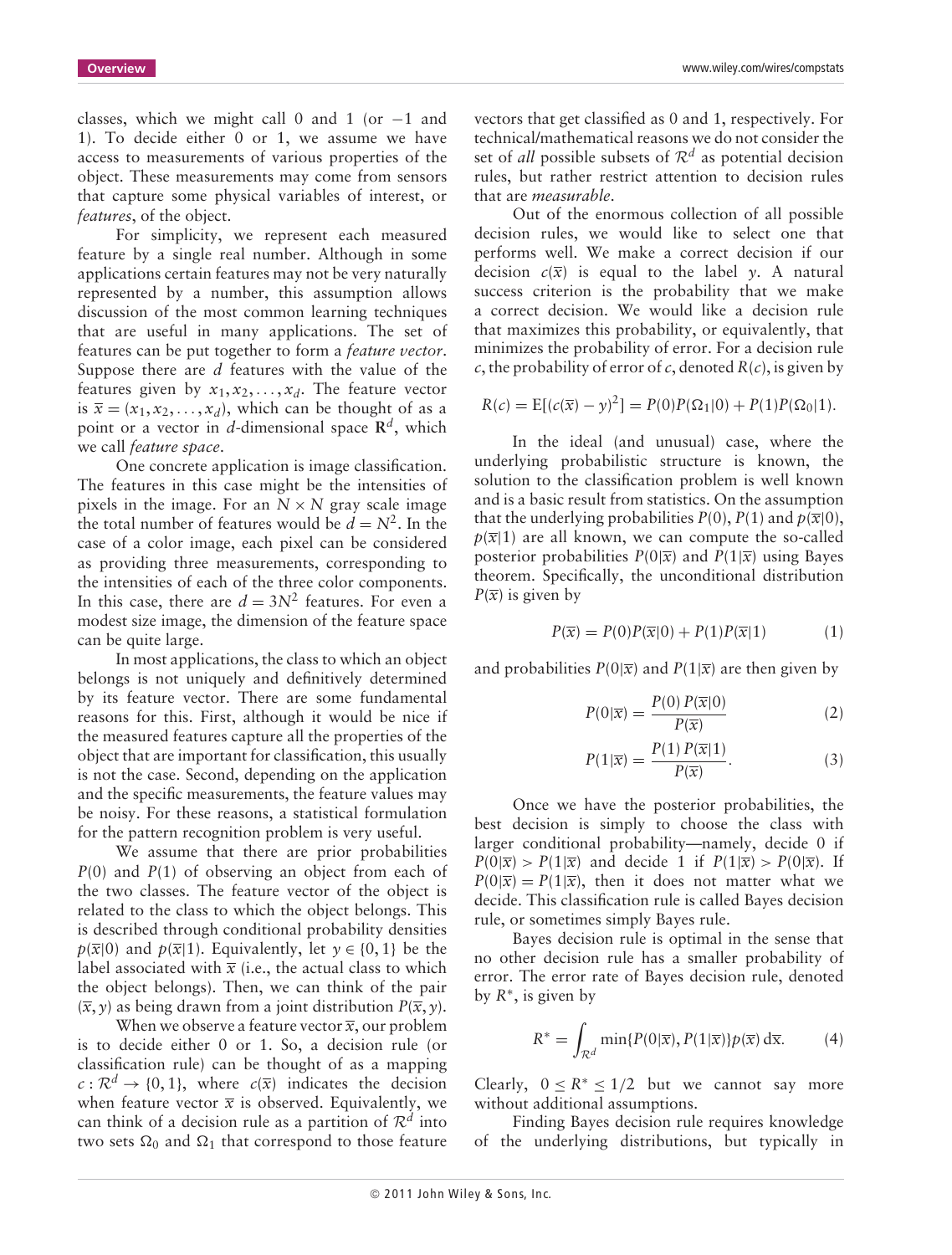applications these distributions are not known. In fact, in many applications, even the form of or approximations to the distributions are unknown. In this case, we try to overcome this lack of knowledge by resorting to labeled examples. That is, we assume that we have access to examples  $(\overline{x}_1, y_1), \ldots, (\overline{x}_n, y_n)$  that are independent and identically distributed according to the unknown distribution  $P(\overline{x}, y)$ . Using these examples, we want to come up with a decision rule to classify a new feature vector  $\bar{x}$ .

The term 'supervised' learning arises from the fact that we assume we have access to the training examples  $(\overline{x}_1, y_1), \ldots, (\overline{x}_n, y_n)$  that are properly labeled by a 'supervisor' or 'teacher'. This contrasts with 'unsupervised learning' in which many examples of objects are available, but the class to which each object belongs is unknown. Other formulations such as semi-supervised learning, reinforcement learning, and related problems have also been widely studied, but in this article we focus exclusively on the case of supervised learning (and specifically the case of twoclass pattern classification). In the following sections, we describe a number of approaches and results for this learning problem.

#### **NEAREST NEIGHBOR RULES**

Perhaps the simplest decision rule one might come up with is to find in the training data the feature vector  $\overline{x_i}$  that is closest to  $\overline{x}$ , and then decide that  $\overline{x}$  belongs to the same class as given by the label  $y_i$ . This decision rule is called the 'nearest neighbor rule (or NN rule, or 1-NN rule).

Associated with each  $\overline{x}_i$  is a region (called the Voronoi region) consisting of all points that are closer to  $\overline{x}_i$  than to any other  $\overline{x}_i$ . The NN rule simply classifies a feature vector  $\bar{x}$  according to the label associated with the Voronoi region to which  $\bar{x}$  belongs. Figure 1 illustrates Voronoi regions in two dimension. Of course, in general, the feature vectors  $\overline{x}_i$  are in a high-dimensional space.

To measure the performance of the NN rule, we consider the expected performance with respect to the





new instance to be classified as well as the training examples. Let  $R_n$  denote the expected error rate of the NN rule after *n* training examples and let  $R_{\infty}$  denote the limit of  $R_n$  as *n* tends to infinity.

It can be shown that

$$
R^* \le R_{\infty} \le 2R^*(1 - R^*). \tag{5}
$$

A simpler (but looser) bound is

$$
R^* \le R_\infty \le 2R^*.\tag{6}
$$

In general we cannot say anything stronger than the bounds given in the sense that there are underlying probability distributions for which the performance of the NN rule achieves either the upper or lower bound.

Using only random labeled examples but knowing nothing about the underlying distributions, we can (in the limit) achieve an error rate no worse than twice the error rate that could be achieved by knowing everything about the probability distributions. Moreover, we can do this with an extremely simple rule that bases its decision on just the nearest neighbor to the feature vector we wish to classify.

It is natural to ask whether we can do any better by using more neighbors. For example, consider the *k*-NN rule in which we use the *k*-nearest neighbors, for some fixed number *k*, and take a majority vote of the labels corresponding to these *k*-nearest neighbors. Let *Rk* <sup>∞</sup> be the error rate of the *k*-nearest neighbor rule in the limit of infinite data. Under certain conditions, the *k*-NN rule outperforms the 1-NN rule. However, it can also be shown that there are some distributions for which the 1-NN rule outperforms the *k*-NN rule for any fixed  $k > 1$ .

A very useful idea is to let the number of neighbors used grow with *n* (the amount of data we have). That is, we can let *k* be a function of *n* so that we use a  $k_n$ -NN rule. We need  $k_n \to \infty$  so that we use more and more neighbors as the amount of training data increases. But we should make sure that  $k_n/n \to 0$  so that asymptotically the number of neighbors we use is a negligible fraction of the total amount of data. This will ensure that we use neighbors that get closer and closer to the observed feature vector  $\overline{x}$ . For example, we might let  $k_n = \sqrt{n}$  to satisfy both conditions.

It turns out that with any such  $k_n$  (such that  $k_n \to \infty$  and  $k_n/n \to 0$  are satisfied), we get  $R_n^{k_n} \to R^*$ as  $n \to \infty$ . That is, in the limit as the amount of training data grows, the performance of the  $k_n$ -NN rule approaches that of the optimal Bayes decision rule.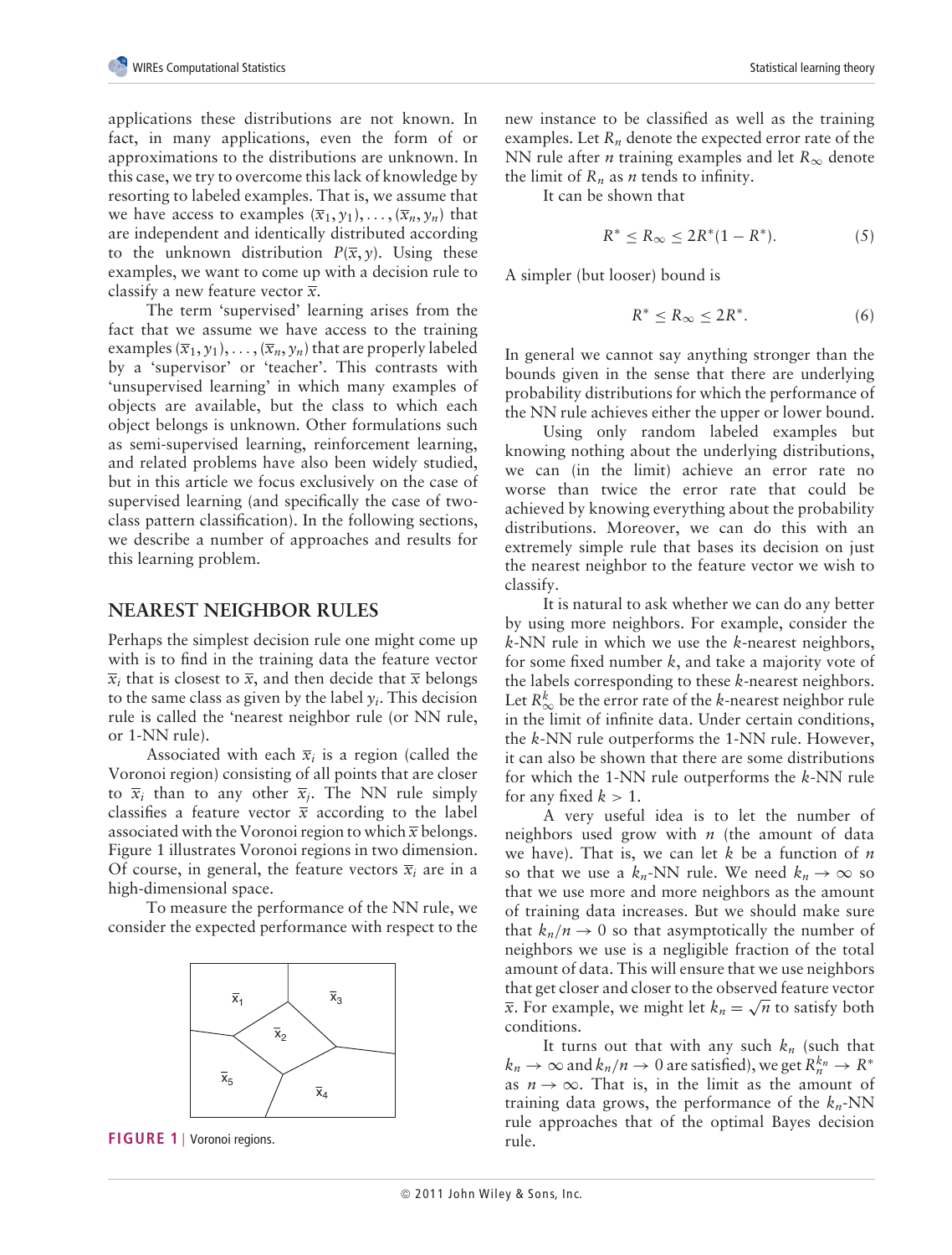What is surprising about this result is that by observing data but without knowing anything about the underlying distributions, asymptotically we can do as well as if we knew the underlying distributions completely. And, this works without assuming that the underlying distributions take on any particular form or satisfy any stringent conditions. In this sense, the *kn*-NN rule is called *universally consistent*, and is an example of truly *nonparametric* learning in that the underlying distributions can be arbitrary and we need no knowledge of their form. It was not known until the early 1970s whether universally consistent rules existed, and it was quite surprising when the *kn*-NN rule along with some others was shown to be universally consistent. A number of such decision rules are known today, as we will discuss further in subsequent sections.

However, universal consistency is not the end of the story. A critical issue is that of convergence rates. Many results are known on the convergence rates of the nearest neighbor rule and other rules. A fairly generic problem is that, except under rather stringent conditions, the rate of convergence for most methods is very slow in high dimensional spaces. This is a facet of the so-called 'curse of dimensionality'. In many real applications the dimension can be extremely large, which bodes ill for many methods. Furthermore, it can be shown that there are no 'universal' rates of convergence. That is, for any method, one can always find distributions for which the convergence rate is arbitrarily slow. This is related to the so-called 'No Free Lunch Theorems' that formalize the statement that there is no one method that can universally beat out all other methods. These results make the field continue to be exciting and make the design of good learning algorithms and the understanding of their performance an important science and art. In the following sections, we will discuss some other methods useful in practice.

#### **KERNEL RULES**

Rather than fixing the number of neighbors, we might consider fixing a distance *h* and taking a majority vote of the labels  $y_i$  corresponding to all examples from among  $\overline{x}_1, \ldots, \overline{x}_n$  that fall within a distance *h* of  $\overline{x}$ . If none of the  $\overline{x}_i$  fall within distance *h* or if there is a tie in the majority vote, we need some way to decide in these cases. One way to do this is simply to break ties randomly.

As with nearest neighbor rules, this rule classifies a feature vector  $\overline{x} \in \mathbb{R}^d$  according to a majority vote among the labels of the training points  $\overline{x}_i$  in the vicinity of  $\bar{x}$ . However, while the nearest neighbor rule classifies  $\bar{x}$  based on a specified number  $k_n$  of training examples that are closest to  $\bar{x}$ , this rule considers all  $\overline{x_i}$ s that are within a fixed distance *h* of  $\overline{x}$ . The rule we have been discussing is the simplest example of a very general class of rules call kernel rules.

One way to precisely describe this rule is using a 'kernel' (or 'window function') defined as follows (Figure 2):

$$
K(\overline{x}) = \begin{cases} 1 & \text{if } \|\overline{x}\| \le 1 \\ 0 & \text{otherwise.} \end{cases}
$$
 (7)

Define vote counts  $v_n^0(\overline{x})$  and  $v_n^1(\overline{x})$  as

$$
v_n^0(\overline{x}) = \sum_{i=1}^n I_{\{y_i=0\}} K\left(\frac{\overline{x} - \overline{x}_i}{b}\right)
$$

and

$$
\nu_n^1(\overline{x}) = \sum_{i=1}^n I_{\{y_i=1\}} K\left(\frac{\overline{x} - \overline{x}_i}{b}\right).
$$

The decision rule is then to decide class 0 if  $v_n^0(\overline{x}) > v_n^1(\overline{x})$ , decide class 1 if  $v_n^1(\overline{x}) > v_n^0(\overline{x})$ , and break ties randomly.

Writing the rule in this way naturally suggests that we might pick a different kernel function *K*(·). For example, it makes sense that training examples very close to  $\bar{x}$  should have more influence (or a larger weight) in determining the classification of  $\overline{x}$ than those which are farther away. Such a function is usually non-negative and is often monotonically decreasing along rays starting from the origin. In addition to the window kernel, some other popular choices for kernel functions include the following (Figures 3–6):

 $Triangular \, kernel:$   $K(\overline{x}) = (1 - ||\overline{x}||)I_{\{||\overline{x}|| \leq 1\}}$ Gaussian kernel:  $K(\overline{x}) = e^{-\|\overline{x}\|^2}$ Cauchy kernel:  $K(\overline{x}) = 1/(1 + ||\overline{x}||^{d+1})$ Epanechnikov kernel:  $K(\overline{x}) = (1 - ||\overline{x}||^2)I_{\{|x| \leq 1\}}$ .



**FIGURE 2** | Basic window kernel.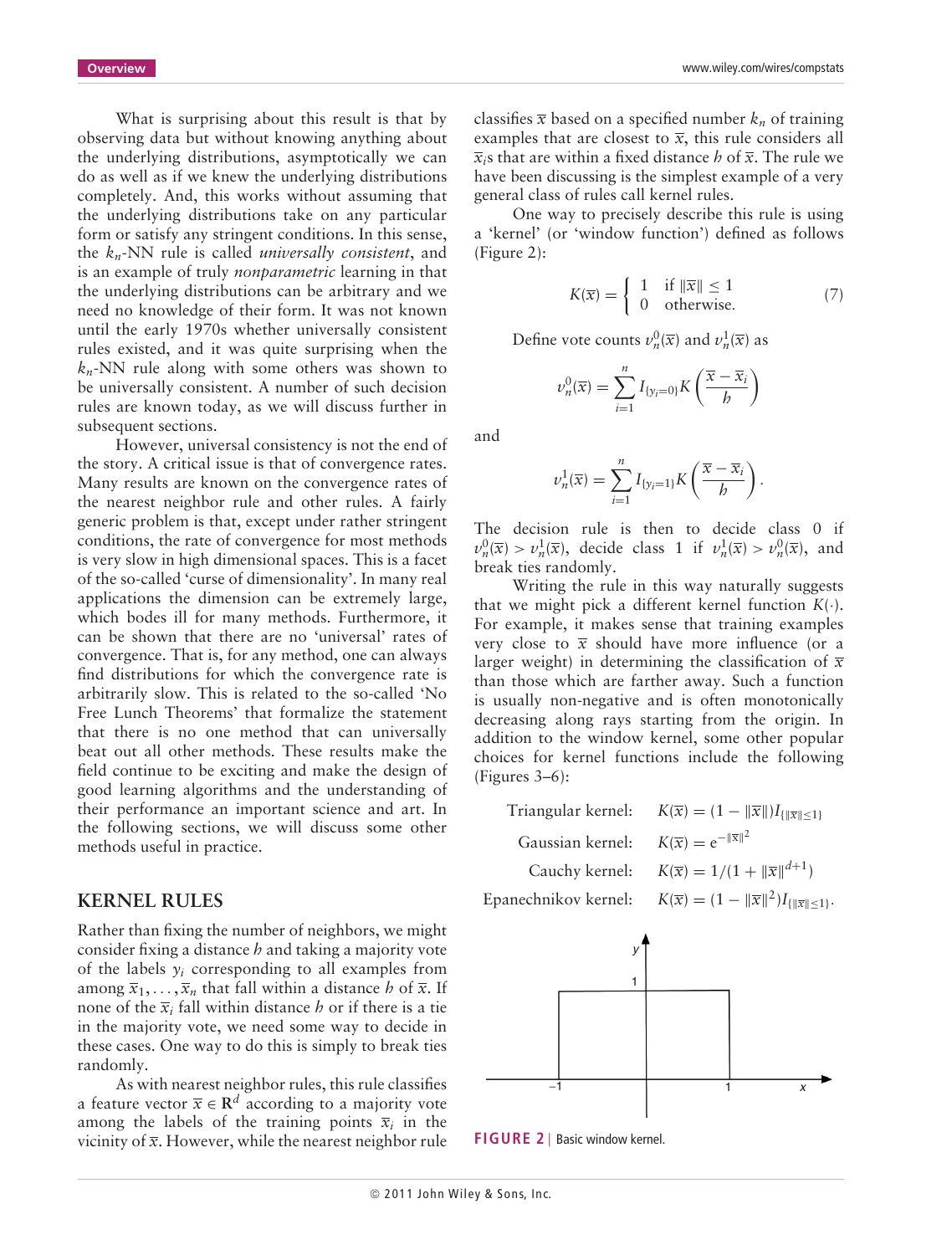

**FIGURE 6** | Epanechnikov kernel.

The positive number *h* is called the *smoothing factor*, or *bandwidth*, and is an important parameter of a kernel rule. If *h* is small, the rule gives large relative weight to points near  $\bar{x}$  and the decision is very 'local', while for a large *h* many more points are considered with fairly large weight, but these

points can be farther from *x*. Hence, *h* determines the amount of 'smoothing'. In choosing a value for *h*, one confronts a similar kind of trade-off as in choosing the number of neighbors using a nearest neighbor rule.

As we might expect, to get universal consistency, we need to let the smoothing factor depend on the amount of data, so we let  $h = h_n$ . To make sure we get 'locality' (i.e., so that the training examples used get closer to  $\bar{x}$ ), we need to have  $\lim_{n\to\infty} h_n = 0$ . To make sure that the number of training examples used grows, we need to have  $\lim_{n\to\infty} nb_n^d = \infty$ .

These two conditions  $(h_n \to 0 \text{ and } nb_n^d \to \infty)$ are analogous to the conditions imposed on  $k_n$  to get universal consistency. In addition to these two conditions, to show universal consistency we need certain fairly mild regularity conditions on the kernel function  $K(\cdot)$ . In particular, we need  $K(\cdot)$  to be non-negative, and over a small neighborhood of the origin  $K(\cdot)$  is required to be larger than some fixed positive number  $b > 0$ . The last requirement is more technical, but as a special case it is enough if we require that  $K(\cdot)$  be non-increasing with distance from the origin and have finite volume under the kernel function.

### **MULTILAYER PERCEPTRONS**

Neural networks (or neural nets, artificial neural networks) are collections of (usually simple) processing units, each of which is connected to many other units. With tens or hundreds of units and several times that many connections, a network rapidly can get complicated. Understanding the behavior of even small networks can be difficult, especially if there can be 'feedback' loops in the connectivity structure of the network (i.e., the output of a neuron can serve as inputs to others via which still others come back and serve as inputs to the original neuron).

We will focus on a special class of networks called multilayer perceptrons. The units are organized in a multilayer feedforward network (Figure 7).

That is, the units are organized in layers, with the output of neurons in one layer serving as the inputs



**FIGURE 7** | Feed forward network.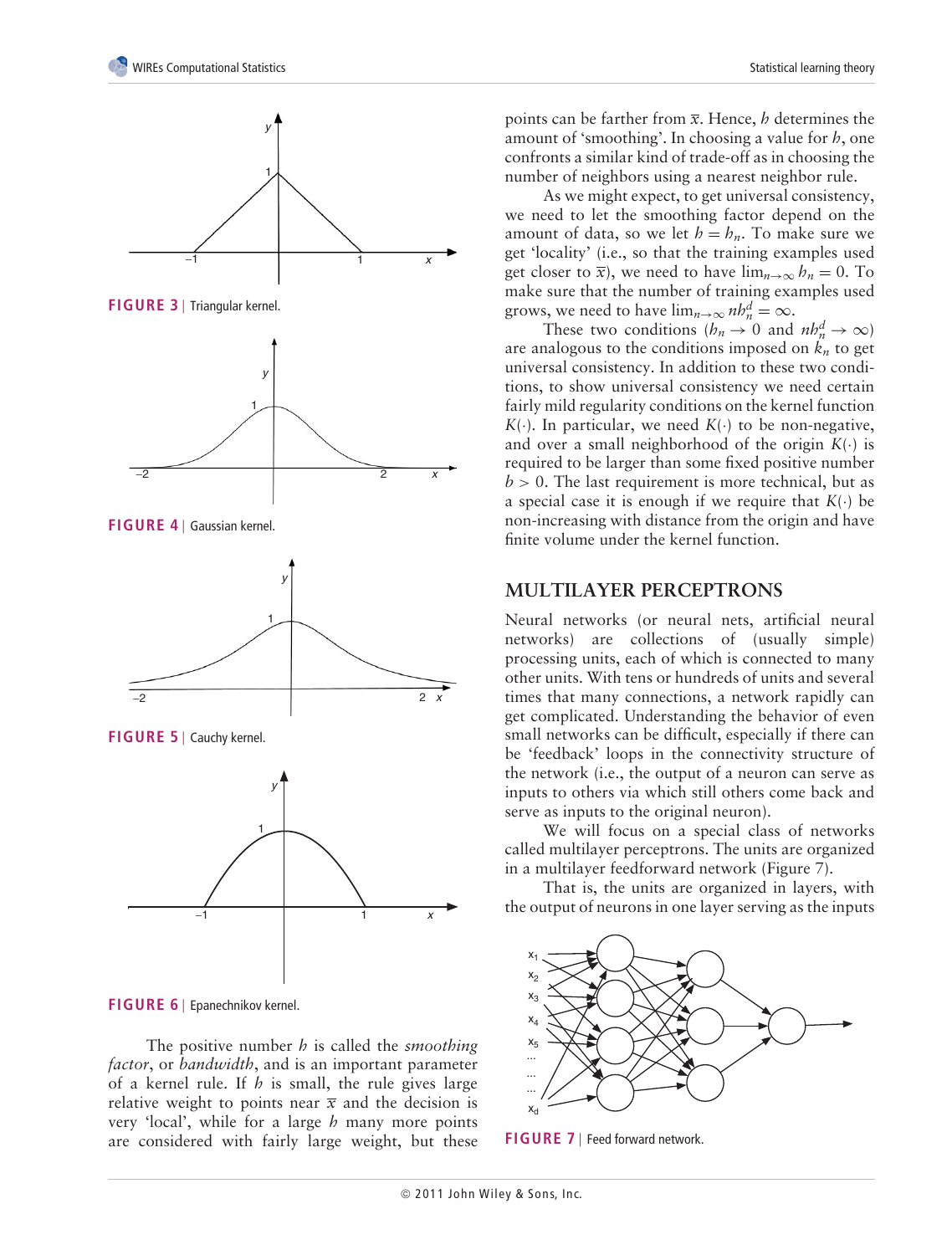to the neurons in the next layer. Because there are no feedback loops, the behavior of the network is simple to compute.

The first layer receives external inputs, which will be features of the objects we wish to classify. The output of each unit in one layer is passed as an input to the units in the next layer. The outputs of the last layer (called the output layer) give the final result computed by the network for the given input.

The particular classification rule implemented by a network is determined by the specifics of the network architecture and the computation done by each neuron. A crucial part of the network computation is a set of parameters called weights. There is usually a real-valued weight associated with each connection between units. The weights are generally considered to be adjustable, while the rest of the network is usually thought of as fixed. Thus, we think of the classification rule implemented by the network as being determined by the weights, and this classification rule can be altered if we change the weights.

To solve a given pattern recognition problem with a neural net, we need a set of weights that results in a good classification rule. As we discussed previously, it is difficult to directly specify good decision rules in most practical situations, and this is made even more difficult by the complexity of the computation performed by the neural net. So, how should we go about selecting the weights of the network?

This is where learning comes in. Suppose we start with some initial set of weights. It is unlikely that the weights we start with will result in a very good classification rule. But, as before, we will assume we have a set of labeled examples (training data). If we use this data to 'train' the network to perform well on this data, then perhaps the network will also 'generalize' and provide a decision rule that works well on new data. The success of neural networks in many practical problems is because of an efficient way to train a given network to perform well on a set of training examples, together with the fact that in many cases the resulting decision rule does in fact generalize well.

In a multilayer perceptron, each single unit is called a perceptron (depicted in Figure 8) that operates as follows. The feature vector  $x_1, x_2, \ldots, x_d$ is presented as the input so that input  $x_i$  is connected to the unit with an associated weight *wi*.

The output *a* of the perceptron is given by

$$
a = sign(x_1w_1 + \dots + x_dw_d)
$$

where

$$
sign(u) = \begin{cases} -1 & \text{if } u < 0\\ 1 & \text{otherwise.} \end{cases}
$$



**FIGURE 8** | Perceptron.



**FIGURE 9** | Hyperplane decision rules. In **R**<sup>2</sup> these are just straight lines.

In general, a perceptron can have a non-zero threshold but often for convenience a threshold of 0 is assumed, as we will do here. This is not restrictive because a non-zero threshold can be mimicked by a unit with a zero threshold and an extra input.

A simple learning rule, called the perceptron convergence procedure, can be used for perceptrons to classify the well data as the perceptron can. The problem is that a perceptron can represent only linear decision rules (i.e., those with a hyperplane decision boundary) (Figure 9).

Linear classifiers have been extremely well studied, and in some applications, the best linear decision rule may be good enough (or even optimal). But, in other problems we may need more general classifiers. There may be no reason to believe that the optimal Bayes decision rule (or even just a reasonably good rule) is linear.

Multilayer networks overcome the representation limitations of perceptrons. Perhaps surprisingly, with just three layers and enough units in each layer, a multilayer network can approximate any decision rule. In fact, the third layer (the output layer) consists of just a single output unit, so multiple units are needed only in the first and second layers.

However, due to the complexity of the network and the nonlinear relationships between the weights and the network output, a learning method for finding good weights is more difficult.

Because of this, it is very common in multilayer perceptrons to replace the threshold output function of the perceptron with a 'smoothed' version such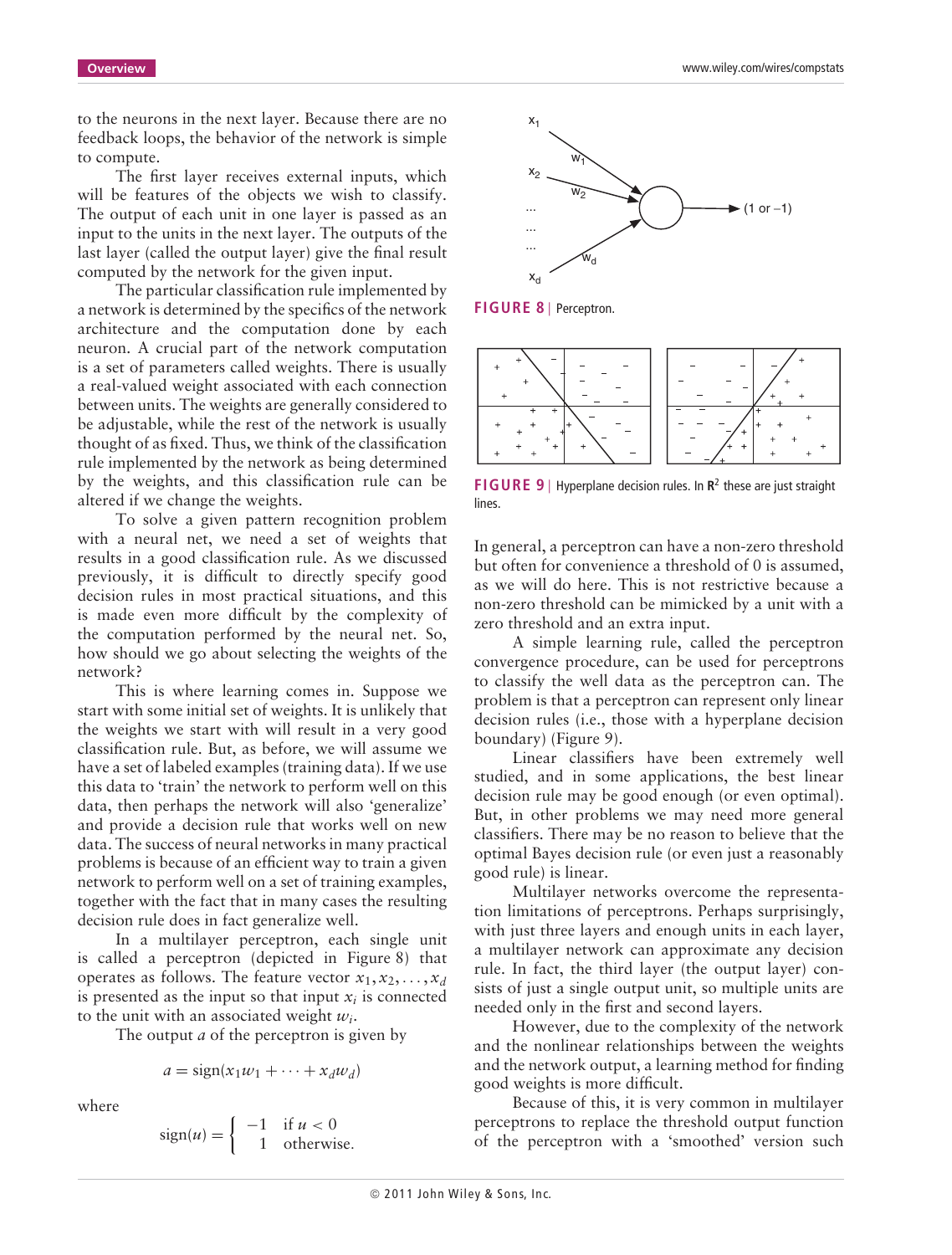

**FIGURE 10** | Threshold functions versus sigmoid functions.

as that shown on the right in Figure 10. It turns out that having the smooth function vary between 0 and 1 instead of −1 and 1 simplifies things. So, for convenience, we make this change as well. A function with this general 'S' shape that is differentiable, increasing, and tends to finite limits at  $-\infty$  and  $\infty$  is called a *sigmoid function*.

Thus, the output of a unit is now given by

$$
a = \sigma(x_1w_1 + \dots + x_dw_d) \tag{8}
$$

where  $x_i$  are the inputs to the unit,  $w_i$  are the weights, and  $\sigma(\cdot)$  is a sigmoid function. One commonly used sigmoid function is

$$
\sigma(y) = \frac{1}{1 + e^{-y}}.\tag{9}
$$

With a sigmoidal function small changes in one of the weights or inputs to the unit will result in small changes to the output. This eliminates the discontinuity problem associated with the threshold function and allows some basic but powerful machinery from calculus and optimization to be used to deal with the learning problem of adjusting the weights in the network to perform well on the training data.

The most common learning rule for multilayer perceptrons is called backpropagation. This is essentially a gradient descent type of procedure that sequentially cycles through the training examples and incrementally adjusts the weights in a way as to try to reduce the error between the training examples and the network output. Due to limited space, we do not provide a detailed explanation of backpropagation here, but this can be found in a number of books on statistical pattern recognition, learning theory, and neural networks given in the bibliography. Like all 'descent' optimization algorithms, backpropagation finds only local minima. Nevertheless, it has been shown to give good results in practice, and backpropagation or its variants are the most widely used training algorithms for multilayer perceptrons.

## **VAPNIK–CHERVONENKIS THEORY**

Neural nets are a special case of a more general approach that fixes a collection of rules *C* and attempts to find a good rule from this fixed collection. In addition to the practical reasons for working with a fixed collection of decision rules, this perspective also leads to a fruitful conceptual framework. The results obtained provide a characterization of the difficulty of a learning problem in terms of a measure of the 'richness' of the class of decision rules.

Once the class of rules is fixed, we would like some measure of the difficulty of learning in terms of the collection *C*. Rather than saying something about a particular method for selecting a rule from the class, we would like to say something about the inherent difficulty due to the richness of the class itself. For example, for neural nets, we would like to make statements about the fundamental limits of the network—not just statements about the performance of back-propagation in particular. We would also like some measure of how much training data is required for learning. Vapnik–Chervonenkis theory provides results of this sort.

If there is only one possible decision rule in *C*, then 'learning' is a non-issue. There is no choice but to select this one decision rule, regardless of any data observed. The issue of learning arises when *C* contains many rules and we need to select a good rule from *C* based on the training examples.

Each rule  $c \in C$  has an associated error rate  $R(c)$ . A natural quantity to consider is

$$
R_C^* = \min_{c \in C} R(c),
$$

which is the best performance we can hope for if we are restricted to using rules from *C*. Of course, we always have  $R_C^* \geq R^*$ . If *C* is rich, then  $R_C^*$  may be close to the Bayes error rate  $R^*$ , but in other cases  $R^*_C$ may be far from *R*∗.

Note that we cannot actually compute the error rates for the rules in *C*, because we do not know the necessary probability distributions. Instead, we have to try to select a good rule from *C* based on the data.

With a finite amount of data, it may be unreasonable to expect to always be able to find the *best* rule from *C*. We will settle for a rule that is only approximately optimal (or *approximately correct*). That is, we would like to select a hypothesis *h* from *C* such that the error rate  $R(h)$  of the hypothesis satisfies  $R(h) \le R_C^* + \epsilon$ , where  $\epsilon$  is an accuracy parameter.

Moreover, as the training examples are random, we will only require that we produce a good hypothesis with high probability. In other words, we will require that

$$
P\{R(h) \le R_C^* + \epsilon\} \ge 1 - \delta
$$

for some confidence parameter *δ*. This is the *probably approximately correct* (or PAC) criterion.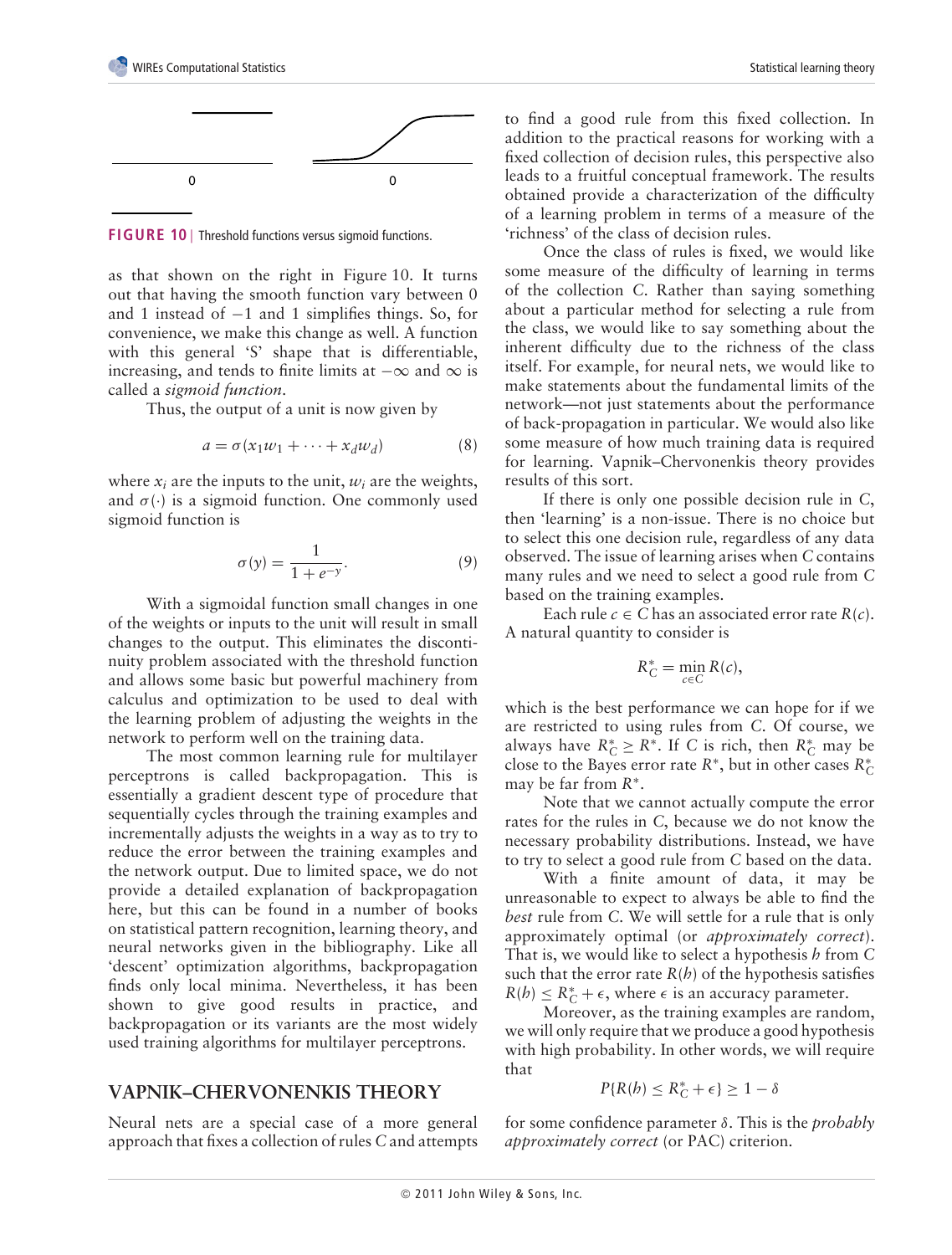Of course, we should expect that the number of examples we need to learn will depend on the choice of  $\epsilon$  and  $\delta$ . However, we require that the number of training examples required by a learning algorithm not depend on the underlying distributions.

Specifically, we say that a class of decision rules *C* is PAC learnable if there is a mapping that produces a hypotheses  $h \in C$  based on training examples such that for every  $\epsilon$ ,  $\delta > 0$  there is a finite sample size  $m(\epsilon, \delta)$  such that for any distributions we have

$$
P\{R(b) > R_C^* + \epsilon\} < \delta
$$

after seeing  $m(\epsilon, \delta)$  training examples.

There is an inherent trade-off involved in the richness of this class *C*. If *C* is too rich, then it may be easy to find a rule that fits the data, but we will not have confidence that performance on the training data will be predictive of performance on new data. On the other other hand, if *C* is not very rich, then perhaps no rule from *C* will have very good performance (even if we can be confident of finding the best rule from *C*). Simply counting the number of rules in *C* is not the right measure of complexity (or richness) of *C*. Instead a measure of richness should take into account the 'expressive power' of rules in *C*, and this is what the notion of 'shattering' and Vapnik–Chervonenkis (VC) dimension capture.

Given a set of feature vectors  $\overline{x}_1, \ldots, \overline{x}_n$ , we say that  $\overline{x}_1, \ldots, \overline{x}_n$  are *shattered* by a class of decision rules *C* if all  $2^n$  labelings of the feature vectors  $\overline{x}_1, \ldots, \overline{x}_n$ can be generated using rules from *C*.

The *VC dimension* of a class of decision rules *C*, denoted VCdim(*C*), is the largest integer *V* such that *some* set of *V* feature vectors is shattered by *C*. If arbitrarily large sets can be shattered, then  $VCdim(C) = \infty$ .

Under certain mild measurability conditions, it can be shown that *C* is PAC learnable iff the VC dimension of *C* is finite. Moreover, if  $V = VCdim(C)$ satisfies  $1 \leq V < \infty$  then a sample size

$$
\frac{64}{\epsilon^2} \left( 2V \log \left( \frac{12}{\epsilon} \right) + \log \left( \frac{4}{\delta} \right) \right)
$$

is sufficient for  $\epsilon$ ,  $\delta$  learning. What is more important than the exact constants is the form of the bound and the fact that such a precise statement can be made. Lower bounds can also be obtained, which states that , *δ* learning is not possible unless a certain number of examples are used, and the lower bounds have similar dependence on  $\epsilon$ ,  $\delta$ , and *V*.

These results can be applied to neural networks as follows. Recall that the set of decision rules that can be represented by a single perceptron is the set of halfspaces. If the threshold is 0 the halfspaces pass through the origin, but for adjustable thresholds we get all halfspaces. It can be shown that in 2 dimensions, the set of halfspaces has VC dimension equal to 3. More generally, the set of all halfspaces in *d* dimensions can be shown to have VC dimension equal to  $d+1$ . Thus, the learning results can be directly applied to learning using perceptrons.

Results have also been obtained for multilayer networks. Although it is quite difficult to compute the VC dimension exactly, useful bounds have been obtained. For networks with threshold units, one bound is that

$$
VCdim(C) \le 2(d+1)(s) \log(es),
$$

where *d* is the dimension of the feature space, *s* is the total number of perceptrons, and *e* is the base of the natural logarithm (approximately 2.718).

Similar results have been obtained for the case of sigmoidal units. In this case, the bound also involves the maximum slope of the sigmoidal output function and the maximum allowed magnitude for the weights.

The results involving finite VC dimension focus on the *estimation* error, the problem of trying to predict which rule from *C* will be the best based on a set of random examples. If the class of rules is too rich, then even with a large number of examples it can be difficult to distinguish those rules from *C* that will actually perform well on new data from those that just happen to fit the data seen so far but have no predictive value.

In addition to the estimation error, the *approximation* error is also important in determining the overall performance of a decision rule. The approximation error sets a limit on how well we can do, no matter how much data we receive. If we are restricted to using rules from the class *C*, we can certainly do no better than the best rule from *C*. Once we fix a class with finite VC dimension, we are stuck with whatever approximation error results from the class and the underlying distributions. Moreover, because the distributions are unknown, the actual approximation error we must live with is also unknown.

If we slightly modify the PAC criterion, we can deal with certain classes that have infinite VC dimension, and thereby address the issue of non-zero approximation errors. Consider a sequence of classes *C*<sub>1</sub>, *C*<sub>2</sub>, *...* that are nested so that *C*<sub>1</sub>  $\subset$  *C*<sub>2</sub>  $\subset$   $\cdots$  If  $V_i$  = VCdim( $C_i$ ), then we require  $V_i < \infty$  for all *i*, but we allow  $V_i \rightarrow \infty$  as  $i \rightarrow \infty$ .

Given such a sequence of classes, we can think of VCdim(*Ci*) as a measure of the 'complexity' of the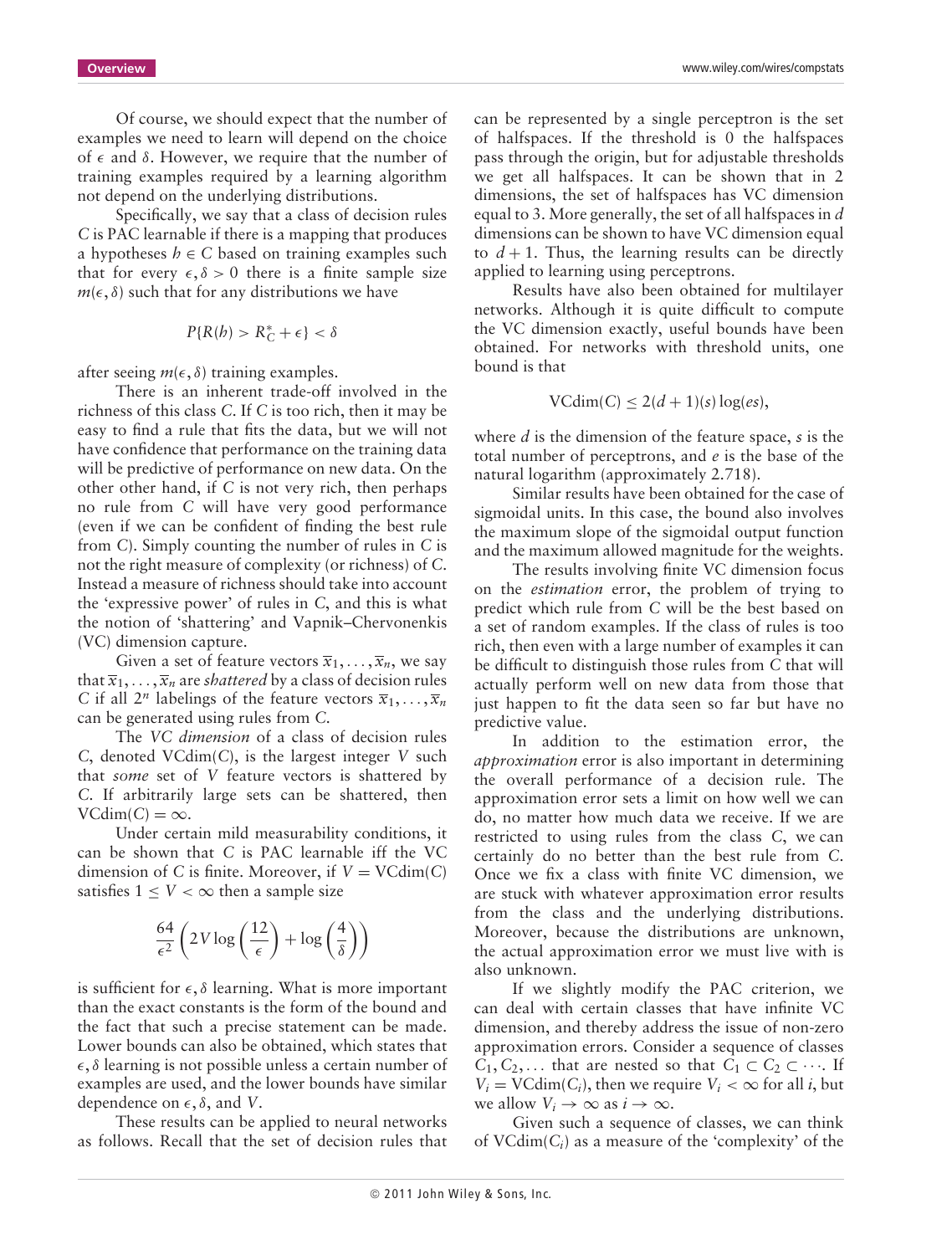*class* of rules *Ci*. We can identify the complexity of a *rule* with the smallest index of a class *Ci* to which the rule belongs. The collection of all rules under consideration is given by

$$
C = \bigcup_{i=1}^{\infty} C_i.
$$

If  $V_i \rightarrow \infty$  then the class *C* has infinite VC dimension and so is not PAC learnable.

Nevertheless, it may turn out that we can still find good rules from *C* as we get more and more data. The key idea is to allow the number of examples needed for  $\epsilon$ ,  $\delta$  learning to depend on the underlying probability distributions (as well as on  $\epsilon$  and  $\delta$ ), which is both an intuitive and reasonable idea. We should expect that complicated or difficult problems will require more data for learning, while simple problems can be learned easily with minimal data.

With this modified criterion, a hierarchy of classes  $C = \bigcup_{i=1}^{\infty} C_i$  can be learned by trading off the fit to the data against the complexity of the hypothesis. This idea is at the heart of various techniques that go by different names: Occam's razor, minimum description length principle, structural risk minimization, Akaike's information criterion, etc. Our choice of hypothesis should reflect some trade-off between misfit of the data (error) and complexity. Given specific ways of measuring the error of a decision rule on the data and the complexity of a decision rule, we can select a hypothesis by

#### $h = \operatorname{argmin}_{h \in C} [\operatorname{error}(h) + \operatorname{complexity}(h)].$

Making the first term small favors choosing a hypothesis in some *Ci* with large *i*. However, if unchecked this would result in 'overfitting' and would not provide much predictive power. The second term helps to control the 'overfitting' problem. By striking a balance between these two terms, we control the expressive power of the rules we will entertain and also consider how well the rules take into account the training data.

There are many choices for exactly how to carry out the misfit versus complexity trade-off. One concrete result is as follows. Suppose the hierarchy of classes is chosen so that  $R_{C_i}^* \to R^*$  as  $i \to \infty$ . This means that we can find rules with performance arbitrarily close to the optimal Bayes decision rule as *i* gets sufficiently large. We select a sequence  $k_n \to \infty$ such that

$$
\frac{V_{k_n}\log(n)}{n} \to 0 \text{ as } n \to \infty.
$$
 (10)

After seeing *n* examples, we select a rule  $h_n$  from the class  $C_{k_n}$  that fits the data the best. Then it can be shown that this method is *universally consistent*. That is, for any distributions, as  $n \to \infty$  we have  $R(h_n) \to R^*$ . Hence, as we get more and more data, the performance of the rule we select gets closer and closer to the Bayes error rate.

However, in general we cannot obtain uniform sample size bounds that will guarantee  $\epsilon$ ,  $\delta$ learning after some fixed number of examples. The number of examples needed will depend on the underlying distributions, and these are unknown. The performance will also depend on the choice of hierarchy of classes and the misfit/complexity tradeoff. These choices are often a matter of art, intuition, and technical understanding of the problem domain. The complexity hierarchy of the decision rules reflects the learner's inductive bias about which rules are considered 'simple' and how well this reflects reality has a strong effect on performance.

## **SUPPORT VECTOR MACHINES**

Support vector machines (SVMs) provide a state-ofthe-art learning method that has been highly successful in a variety of applications. SVMs are a special case of generalized kernel methods, a special case of which are described in Section *Kernel Rules*.

The origin of SVMs arises from two key ideas. The first idea is to map the feature vectors in a nonlinear way to a high (possibly infinite) dimensional space and then utilize linear classifiers in this new space. Specifically, let  $H$  denote the new feature space and let  $\Phi$  denote the mapping so that

$$
\Phi:\mathcal{R}^d\to\mathcal{H}.
$$

For an original feature vector  $\overline{x} \in \mathcal{R}^d$ , the transformed feature vector is given by  $\Phi(\overline{x})$ . The label *y* remains the same. Thus, the training example  $(\overline{x}_i, y_i)$  becomes  $(\Phi(\overline{x}_i), y_i)$ .

Then, we seek a hyperplane in the transformed space  $H$  that separates the transformed training examples  $(\Phi(\overline{x}_1), y_1), \ldots, (\Phi(\overline{x}_n), y_n)$ . That is, we want to find a hyperplane in the space  $\mathcal H$  so that a transformed feature vector  $\Phi(\overline{x}_i)$  lies on one side of the hyperplane if the label  $y_i = -1$ , and  $\Phi(\overline{x}_i)$  lies on the other side of the hyperplane if  $y_i = 1$ . As in Section *Multilayer Perceptrons*, it is convenient here to assume the class labels are −1 and 1 instead of 0 and 1.

This results in nonlinear classifiers in the original space, which overcomes the representational limitations of linear classifiers. However, the use of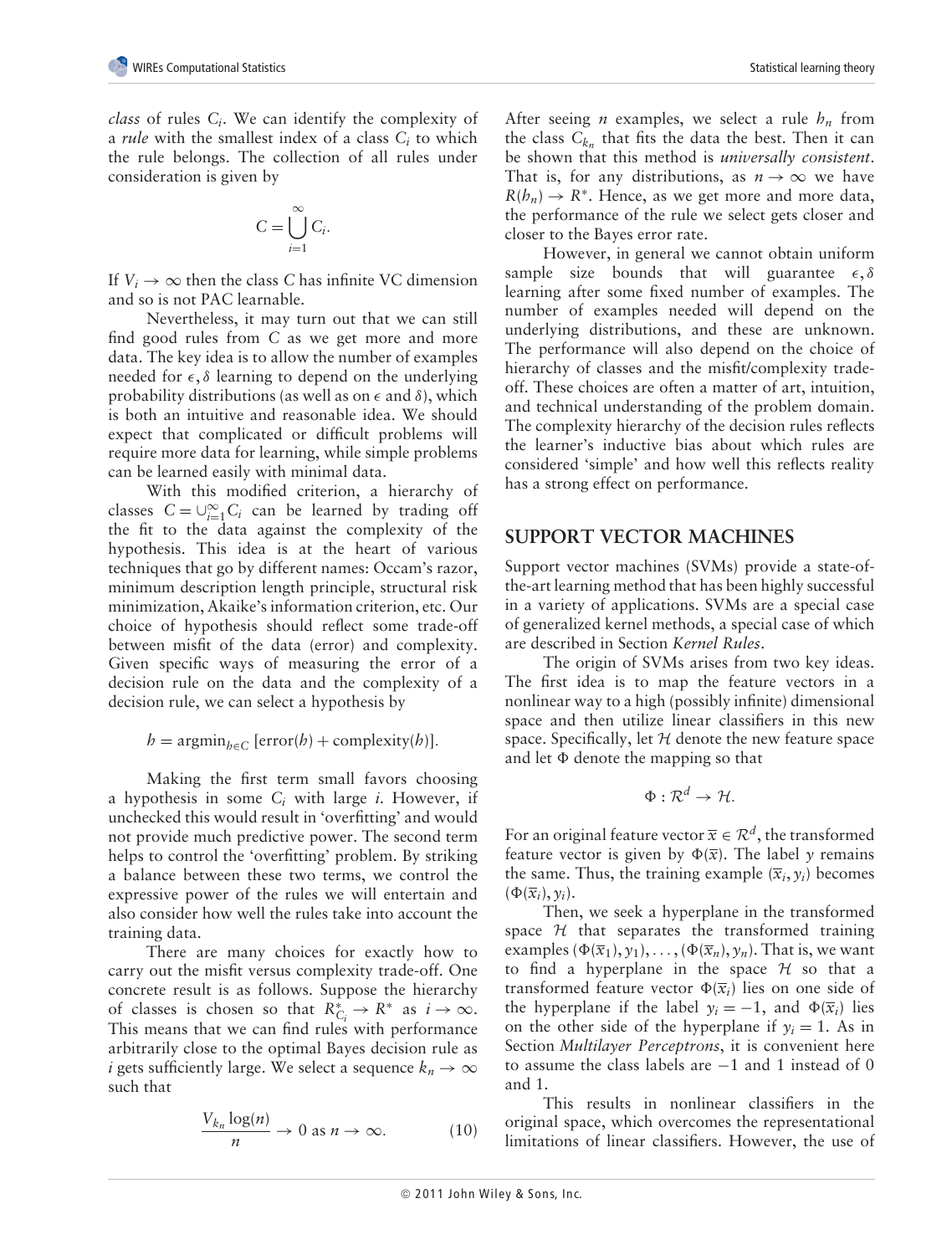linear classifiers (in the transformed space) lends itself to computational methods for finding a classifier that performs well on the training data. These computational benefits are retained while allowing a rich class of nonlinear rules.

The second key idea is to try to find hyperplanes that separate the data with a *large margin*, that is a hyperplane separates the data as much as possible from among the generally infinitely many hyperplanes that may separate the data. While many separating hyperplanes perform equally well on the training data (in fact perfectly well if they separate the data), the generalization performance on new data can vary significantly.

Figure 11 shows a separable case in two dimensions with a number of separating lines. All these separating hyperplanes perform equally well on the training data (in fact they perform perfectly), but they might have different generalization performance. It is natural to ask whether some of the separating hyperplanes are better than others in terms of their error rate on new examples. Without some qualification, the answer is no. In a worst case sense, all hyperplanes will result in similar performance. However, it may be that the distributions giving rise to the worst-case performance are unusual, and that for most 'typical' distributions we might be able to do better by exploiting some properties of the training data.

It turns out that finding a hyperplane with large margin helps to provide good generalization performance. Intuitively, if the margin is large then the separation of the training examples is robust to small changes in the hyperplane, and we would expect the classifier to have better predictive performance.





This is often the case, though not in a worstcase sense. The fact that large margin classifiers tend to have good generalization performance has been both justified theoretically and observed in practice.

Let  $d_+$  denote the smallest distance from examples labeled 1 to the separating hyperplane and let *d*<sup>−</sup> denote the smallest distance from examples labeled −1 to the separating hyperplane. The margin of the hyperplane is defined to be  $d_{+} + d_{-}$ . By choosing the right orientation of a separating hyperplane, we can make  $d_{+} + d_{-}$  as large as possible. Any plane parallel to this will have the same value of  $d_{+} + d_{-}$ .

In Figure 12, we show this in two dimensions the hyperplane for which  $d_{+} = d_{-}$  is shown, together with parallel hyperplanes for which either  $d_{+} = 0$  or *d*− = 0. These last two hyperplanes will pass through one or more examples from the training data. These examples are called the *support vectors* and they are the examples that define the maximum margin hyperplane. If we move or remove the support vectors, then the maximum margin hyperplane can change, but if we move or remove any of the other training examples, then the maximum margin hyperplane remains unchanged.

Recall that the transformed training examples are  $(\Phi(\overline{x}_1), y_1), \ldots, (\Phi(\overline{x}_n), y_n)$  where  $\Phi(\overline{x}_i) \in \mathcal{H}$  and  $y_i \in \{-1, 1\}$ . The equation of a hyperplane in H can be represented in terms of a vector  $\overline{w}$  and a scalar *b* as

$$
\overline{w} \cdot \Phi(\overline{x}) + b = 0.
$$

It turns out that  $\overline{w}$  is the normal to the hyperplane and  $|b|/\sqrt{w}$  is the distance of the hyperplane from the origin.

As there are finitely many training examples, if a hyperplane separates the training data, then each training example must be at least *β* away from



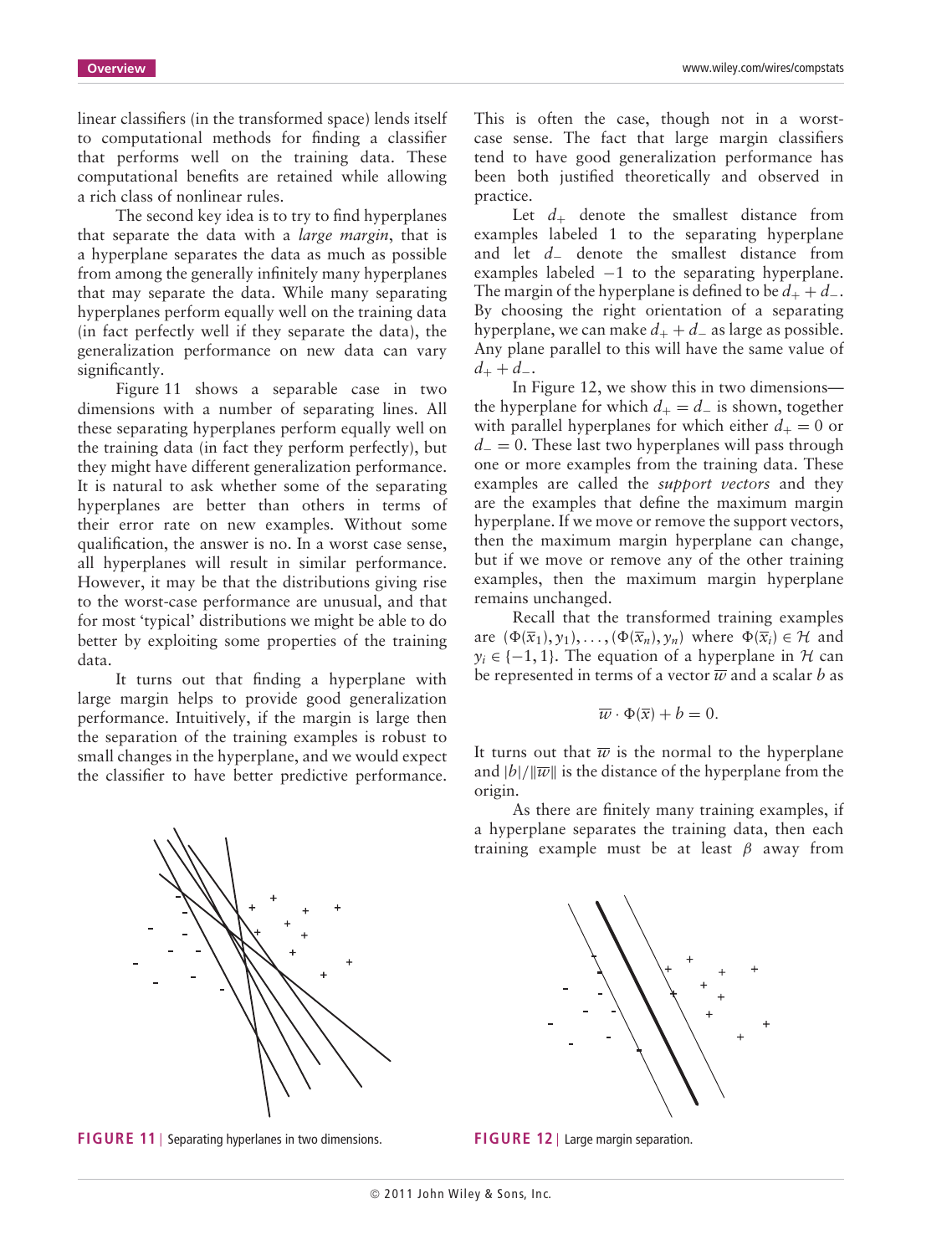the hyperplane for some  $\beta > 0$ . We can then can renormalize to require that a separating hyperplane satisfies

$$
\Phi(\overline{x}_i) \cdot \overline{w} + b \ge +1 \quad \text{if } y_i = +1
$$
  

$$
\Phi(\overline{x}_i) \cdot \overline{w} + b \le -1 \quad \text{if } y_i = -1.
$$

Equivalently, we can write these conditions as

$$
y_i(\Phi(\overline{x}_i) \cdot \overline{w} + b) - 1 \ge 0
$$
 for  $i = 1, ..., n$ . (11)

In general, we may not be able to separate the training data with a hyperplane. However, we can still seek a hyperplane that separates the data 'as much as possible' while also trying to maximize the margin, with these objectives suitably defined. To carry this out, we introduce 'slack variables' *ξ<sup>i</sup>* with *ξ<sup>i</sup>* ≥ 0 for  $i = 1, \ldots, n$  and try to satisfy

$$
\Phi(\overline{x}_i) \cdot \overline{w} + b \ge +1 - \xi_i \quad \text{if } y_i = +1
$$
  

$$
\Phi(\overline{x}_i) \cdot \overline{w} + b \le -1 + \xi_i \quad \text{if } y_i = -1.
$$

Without a constraint on  $\xi_i$ , the conditions above can be satisfied trivially. We can get a useful formulation by adding a penalty term of the form  $C\sum_i \xi_i$ , where *C* is some appropriate constant.

Also, as in Eq. (11),  $d_{+} = d_{-} = 1/\Vert \overline{w} \Vert$  so that

$$
margin = d_+ + d_- = \frac{2}{\|\overline{w}\|}.
$$

To maximize the margin we can minimize  $\|\overline{w}\|$ , or equivalently minimize  $\|\overline{w}\|^2$ .

Thus, we seek a hyperplane that solves the following optimization problem:

minimize  $\|\overline{w}\|^2 + C$ *i ξi* subject to  $y_i(\Phi(\overline{x}_i) \cdot \overline{w} + b) - 1 + \xi_i \ge 0$ for  $i = 1, ..., n$  $\xi_i \geq 0$  for  $i = 1, ..., n$ .

Using techniques from optimization (Lagrange multipliers and considering the dual problem), the maximum margin separating hyperplane can be found by solving the following optimization problem:

maximize 
$$
\sum_i \alpha_i - \frac{1}{2} \sum_{i,j} \alpha_i \alpha_j y_i y_j (\Phi(\overline{x}_i) \cdot \Phi(\overline{x}_j))
$$
  
subject to  $\sum_i \alpha_i y_i = 0$   
 $\alpha_i \ge 0$  for  $i = 1, ..., n$ .

This is a standard type of optimization problem called a convex quadratic programming problem for which there are well-known and efficient algorithms. Through solving this optimization, the following equations are satisfied, which provide the equation for the hyperplane:

$$
\overline{w} = \sum_{i=1}^{n} \alpha_i y_i \Phi(\overline{x}_i)
$$
 (12)

$$
\alpha_i(y_i(\overline{w}\cdot\Phi(\overline{x}_i)+b)-1)=0 \ \ \text{for} \ \ i=1,\ldots,n \quad (13)
$$

$$
y_i(\Phi(\overline{x}_i) \cdot \overline{w} + b) - 1 \ge 0
$$
 for  $i = 1, ..., n$ . (14)

The solution to the optimization problem returns values for *α<sup>i</sup>* and *ξi*. From these, *w* can be obtained directly from the expression above in Eq. (12). The scalar *b* can be obtained by solving Eq. (13) for any *i* in terms of *b*, though a better approach is to do this for all *i* and take the average of the values obtained as the choice for *b*.

Solving this optimization problem and obtaining the hyperplane (namely  $\overline{w}$  and *b*) is the process of training. For classification, we need to only check on which side of the hyperplane a feature vector  $\bar{x}$  falls. That is,  $\bar{x}$  is classified as 1 if

$$
\overline{w} \cdot \Phi(\overline{x}) + b = \sum_{i=1}^{n} \alpha_i y_i (\Phi(\overline{x}_i) \cdot \Phi(\overline{x})) + b > 0
$$

and  $\bar{x}$  is classified as  $-1$  otherwise.

For some *i*, it turns out that  $\alpha_i = 0$ . For these *i*, the corresponding example  $(\Phi(\overline{x}_i), y_i)$  does not affect the maximum margin hyperplane. For other *i*, we have  $\alpha_i > 0$ , and the examples corresponding to these *i* do affect the maximum margin hyperplane. These examples (corresponding to positive  $\alpha_i$ ) are the support vectors.

An important practical consideration is how to implement the transformation  $\Phi(\cdot)$ . The original feature vector  $\bar{x}$  is often high dimensional itself and the transformed space is typically of even much higher dimension, possibly even infinite dimensional. Thus, computing  $\Phi(\overline{x}_i)$  and  $\Phi(\overline{x})$  can be very difficult.

A useful result allows us to address this issue and also provides a connection between SVMs and kernel methods discussed in Section *Kernel Rules*. Under certain conditions the dot product  $\Phi(\overline{x}_i) \cdot \Phi(\overline{x})$ can be replaced with a function  $K(\overline{x}_i, \overline{x})$  that is easy to compute. This function  $K(\cdot, \cdot)$  is just a kernel function, and the resulting classifier becomes a form of a general kernel classifier. Namely, a feature vector  $\bar{x}$  is classified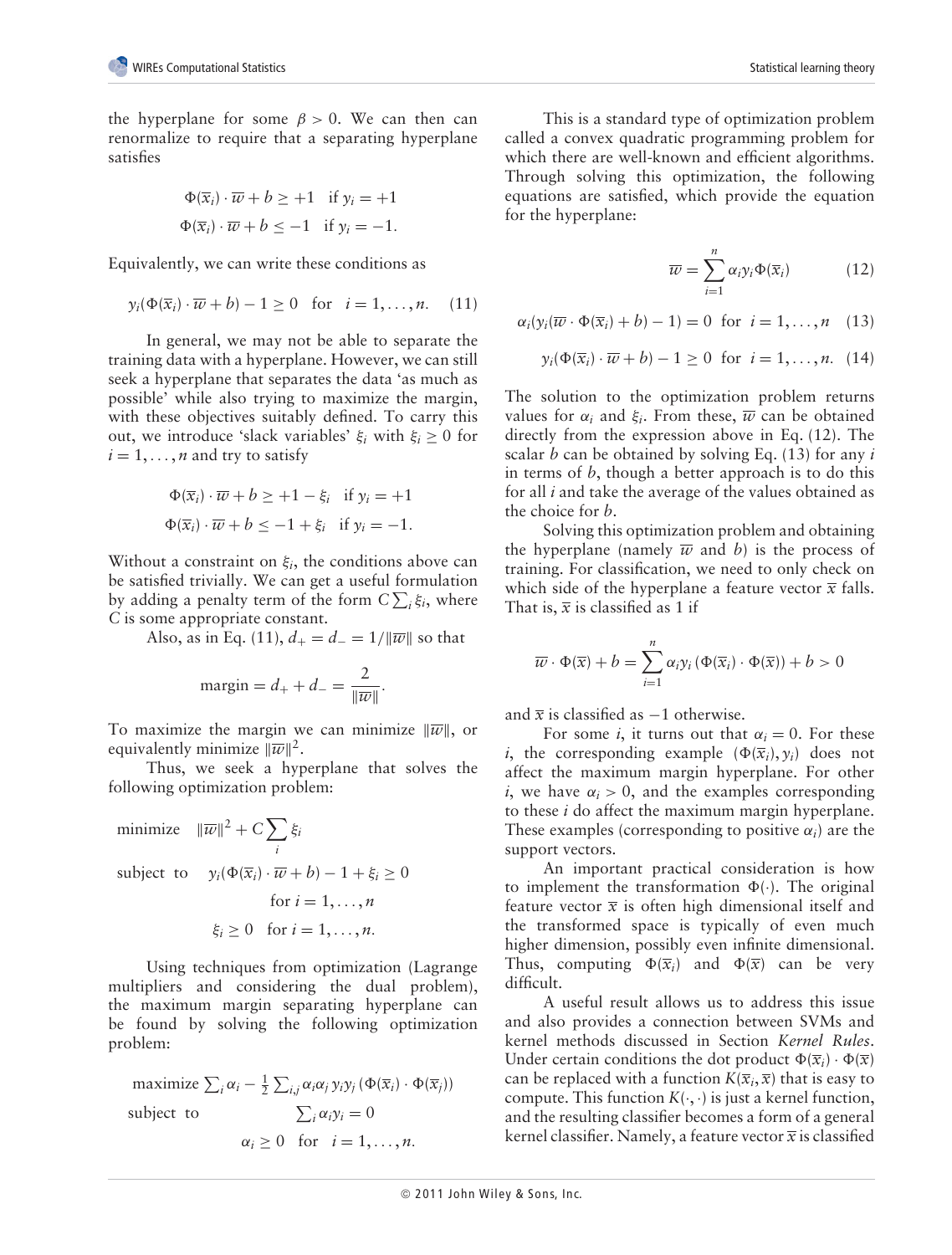according to whether

$$
\overline{w} \cdot \Phi(\overline{x}) + b = \sum_{i=1}^{n} \alpha_i y_i (\Phi(\overline{x}_i) \cdot \Phi(\overline{x})) + b
$$

$$
= \sum_{i=1}^{n} \alpha_i y_i K(\overline{x}_i, \overline{x}) + b
$$

is greater than zero or less than zero.

The terms in the optimization problem used to find the  $\alpha_i$  also contain dot products of the form  $\Phi(\overline{x}_i) \cdot \Phi(\overline{x}_i)$  which can be replaced with  $K(\overline{x}_i, \overline{x}_i)$ .

In practice, one generally directly chooses the kernel function *K*, while the mapping  $\Phi(\cdot)$  and the transformed space  $H$  are induced by the choice of *K*. In fact, once we specify a kernel, the training and classification rule can be implemented directly without the need for even knowing what are the corresponding  $\Phi$  and  $\mathcal{H}$ . It turns out that for a given choice of the kernel *K*, corresponding  $\Phi$  and  $\mathcal H$  exist if and only if *K* satisfies a condition known as Mercer's condition—i.e., for all  $g(\overline{x})$  such that  $\int g(\overline{x})^2 d\overline{x} < \infty$ , we have  $\int K(\overline{x}, \overline{z})g(\overline{x})g(\overline{z}) d\overline{x} d\overline{z} \geq 0$ .

Some common choices of kernel functions are those mentioned in Section *Kernel Rules*. As with kernel methods in general, the choice of the kernel function and associated parameters is an art and can have a strong influence on classification performance.

#### **BOOSTING**

Boosting is an iterative procedure for improving the performance of any learning algorithm. It is among the most successful learning methods available.

Boosting combines a set of 'weak' classification rules to produce a 'strong' composite classifier. A weak learning rule is one that performs strictly better than random guessing. That is, a weak learning rule and has an error rate  $\epsilon = 1/2 - \gamma$  for some  $\gamma > 0$ . Because of computational or other considerations, it might be easy to produce a weak learning rule, even though finding a good rule may be difficult. This is where boosting comes into play. If we have an algorithm that the given training data can find a weak classifier, then boosting can be used to produce a new classifier with much better performance.

Boosting proceeds in a series of rounds. In each round, a weak rule is produced by running some basic learning algorithm using a different weighting of the training examples. Starting with equal weighting in the first round, the weighting of the training examples is updated after each round to place more weight on those training examples that are misclassified by the current weak hypothesis just produced and less weight on those that are correctly classified. This forces the weak learner to concentrate in the next round on these hard-to-classify examples.

Specifically, let  $D_t(\cdot)$  denote the distribution on the training examples at round *t* so that  $D_t(i)$  is the probability (or weight) that we assign to the *i*-th training example. At stage *t*, the goal of the weak learning algorithm will be to produce a hypothesis  $h_t(\cdot)$  that attempts to minimize the weighted error,  $\epsilon_t$  defined by

$$
\epsilon_t = \sum_{i=1}^n D_t(i) I_{\{b_t(\overline{x}_i) \neq y_i\}} \tag{15}
$$

 $\epsilon_t$  as the probability of error of the classifier  $h_t(\cdot)$ , where the probability is computed with respect to the distribution  $D_t(\cdot)$ . To compute  $h_t$ , 'new' examples can be generated by drawing examples from the training data  $(\bar{x}_i, y_i)$  according to these probabilities, and then train the learning algorithm on this set of 'new' examples. Or, if possible, we can simply apply the learning algorithm with the objective of minimizing the weighted training error.

After a number of rounds, a final classification rule is produced via a weighted sum of the weak rules. Given a set of classification rules  $h_1(\overline{x}), h_2(\overline{x}), \ldots, h_T(\overline{x}),$  we can form a new classification rule as a weighted combination of these as follows. Define

$$
H(\overline{x}) = sign\left(\sum_{t=1}^{T} \alpha_t h_t(\overline{x})\right)
$$

where  $sign(u)$  returns  $-1$  if  $u < 0$  and returns 1 otherwise. For a given  $\overline{x}$ , the weights  $\alpha_t$  are used to combine the decisions of the individual rules  $h_t(\overline{x})$ , and *H* outputs either  $+1$  or  $-1$  depending on the sign of this weighted sum.

There are a number of variants of the basic boosting algorithm, one of the most popular of which is the AdaBoost algorithm developed by Freund and Schapire (1995). Adaboost has been found to be an extremely effective algorithm and has been widely studied. It works as follows.

- **Input:**
	- Training data  $(\overline{x}_1, y_1), \ldots, (\overline{x}_n, y_n)$ .
	- **—** A weak learning algorithm.
- **Initialization:**
	- $\frac{1}{t}$  Set  $t = 1$ .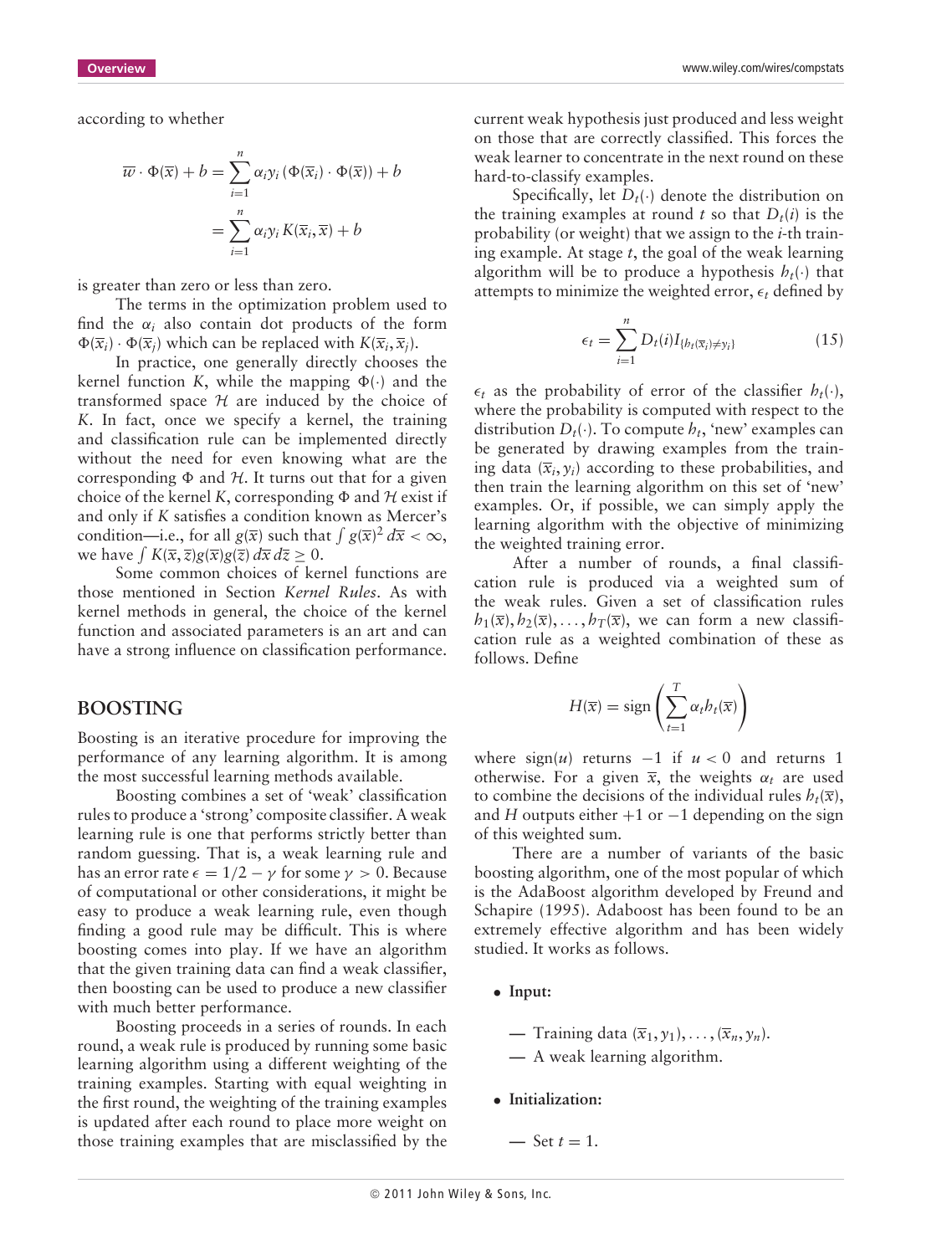$-$  Set  $D_1(i) = 1/n$ .

- Main Procedure: For  $t = 1, \ldots, T$ :
	- **—** Use the weak learning algorithm on distribution  $D_t$  to get classifier  $h_t(\cdot)$ .
	- Let  $\epsilon_t$  be the error rate of  $h_t(\cdot)$  with respect to the distribution  $D_t$ . Set  $\alpha_t = \frac{1}{2} \log \left( \frac{1 - \epsilon_t}{\epsilon_t} \right)$ .
	- **—** Update the distribution as follows:

$$
D_{t+1}(i) = \frac{D_t(i)e^{-\alpha t y_i b_t(\overline{x}_i)}}{Z_t}
$$

where  $Z_t$  is a normalization factor to ensure that

$$
\sum_{t=1}^{T} D_{t+1}(i) = 1.
$$

• **Output:** The final classifier *H*(·) output by the boosting procedure is given by

$$
H(\overline{x}) = \text{sign}\left(\sum_{t=1}^{T} \alpha_t b_t(\overline{x})\right).
$$

To discuss the performance of Adaboost, let  $\gamma_t = 1/2 - \epsilon_t$ . Since  $\epsilon_t < 1/2$ ,  $\gamma_t > 0$  and is the amount by which *ht* performs better than random guessing on the training data (weighted according to  $D_t$ ).

It can be shown that the training error of the final classifier *H* produced by AdaBoost is bounded as follows:

$$
\frac{1}{n}\sum_{i=1}^{n}I_{\{H(\overline{x}_i)\neq y_i\}} \leq e^{-2\sum_{t=1}^{T}\gamma_t^2}.
$$
 (16)

The bound on the right hand side of Eq. (16) gets smaller with every round, and if  $\gamma_t \geq \gamma$  for some  $\gamma > 0$  then

$$
e^{-2\sum_{t=1}^{T}\gamma_t^2} \le e^{-2\sum_{t=1}^{T}\gamma^2} = e^{-2T\gamma^2}
$$

so that the training error approaches zero exponentially fast in the number of rounds *T*.

Boosting algorithms prior to AdaBoost satisfied similar bounds on the training error but required knowledge of  $\gamma$ , which can be hard to obtain. The beauty of AdaBoost is that it adapts naturally to the error rates of  $h_t$  so that knowledge of  $\gamma$  is not required (hence the name AdaBoost, short for Adaptive Boosting).

While the performance on the training data is reassuring, for a learning method to be valuable we are interested in the generalization error as opposed to the training error. The generalization performance of *H*, denoted *R*(*H*), is given by

$$
R(H) = P\{H(\overline{x}) \neq y\}
$$

and is the probability that *H* misclassifies a new randomly drawn example.

Using VC theory, it can be shown that with high probability the error rate after *T* rounds of boosting is bounded as follows:

$$
R(H) \le \frac{1}{n} \sum_{i=1}^{n} I_{\{H(\overline{x}_i) \neq y_i\}} + \mathcal{O}\left(\sqrt{\frac{TV}{n}}\right). \tag{17}
$$

The problem with this bound is that it increases with the number of rounds *T*, suggesting that boosting will tend to overfit the training data as we run it for more rounds. However, while sometimes overfitting is observed, in many cases the generalization error continues to decrease as the number of rounds increases, and this can happen even after the error on the training data is zero. Explanations for this have been provided in terms of the margins of the classifier.

Here we use a slightly different way to measure the margin than was used in Section *Support Vector Machines*. Define the margin of the example  $(\overline{x}_i, y_i)$  as

$$
\text{margin}(\overline{x}_i, y_i) = \frac{y_i \sum_{t=1}^T \alpha_t b_t(\overline{x}_i)}{\sum_{t=1}^T \alpha_t}.
$$
 (18)

The margin of  $(\overline{x}_i, y_i)$  is always between  $-1$  and +1 and is positive if and only if *H* classifies  $(\overline{x}_i, y_i)$  correctly. In a sense, the margin measures the confidence in our classification of  $(\overline{x}_i, y_i)$ .

It can be shown that for any  $\theta > 0$ , with high probability we have

$$
R(H) \le \frac{1}{n} \sum_{i=1}^{n} I_{\{\text{margin } (\overline{x}_i, y_i) \le \theta\}} + \mathcal{O}\left(\sqrt{\frac{V}{n\theta^2}}\right). (19)
$$

An important feature of this bound is that it does not depend on *T*. This helps explain the empirical observation that running boosting for many rounds often does not increase the generalization error.